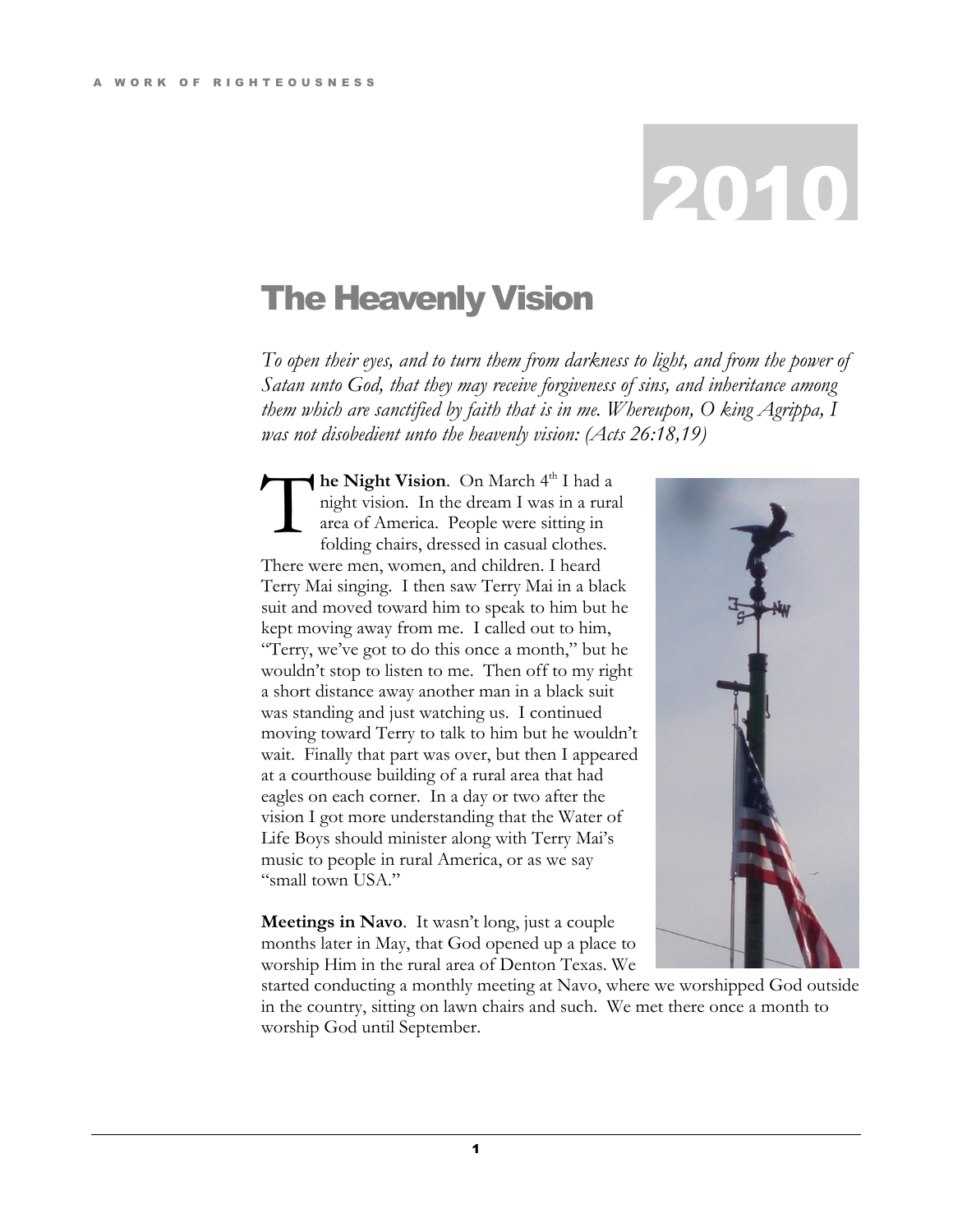

Meeting at Navo

**Muskogee Meetings**. Late in October as I was praying the Lord spoke to me about doing a meeting in Muskogee to minister to the Native Americans. I asked Kathie to see what kind of meeting rooms were available there. She went to the Internet and was lead straight to the Muskogee Civic Center. We scheduled a meeting for the day after Thanksgiving. The meeting consisted of a Barbecue meal paid for by the ministry and a time of worship and praise. Over 190 people attended. We continued the meetings, with different Native American Christian music groups joining the Mai's, the Water of Life Boys, and the Hurley's for the meal and worship, until September of 2011.



The Muskogee Dinner and Worship

**Wilt Thou Tax the Righteous?** Kathie D and I had just returned home from a meeting in Broken Arrow on the 13th of March. Right after getting to the house we both started into hard praying for about forty-five minutes, then I went on into intercession. I told Kathie this has got to do with the health care bill now in congress. The burden in my heart literally expanded the walls of my abdomen and my chest. I started interceding as Abraham did with the Lord and the two angels following their lunch together, in Genesis 18:

*17 And the LORD said, Shall I hide from Abraham that thing which I do;*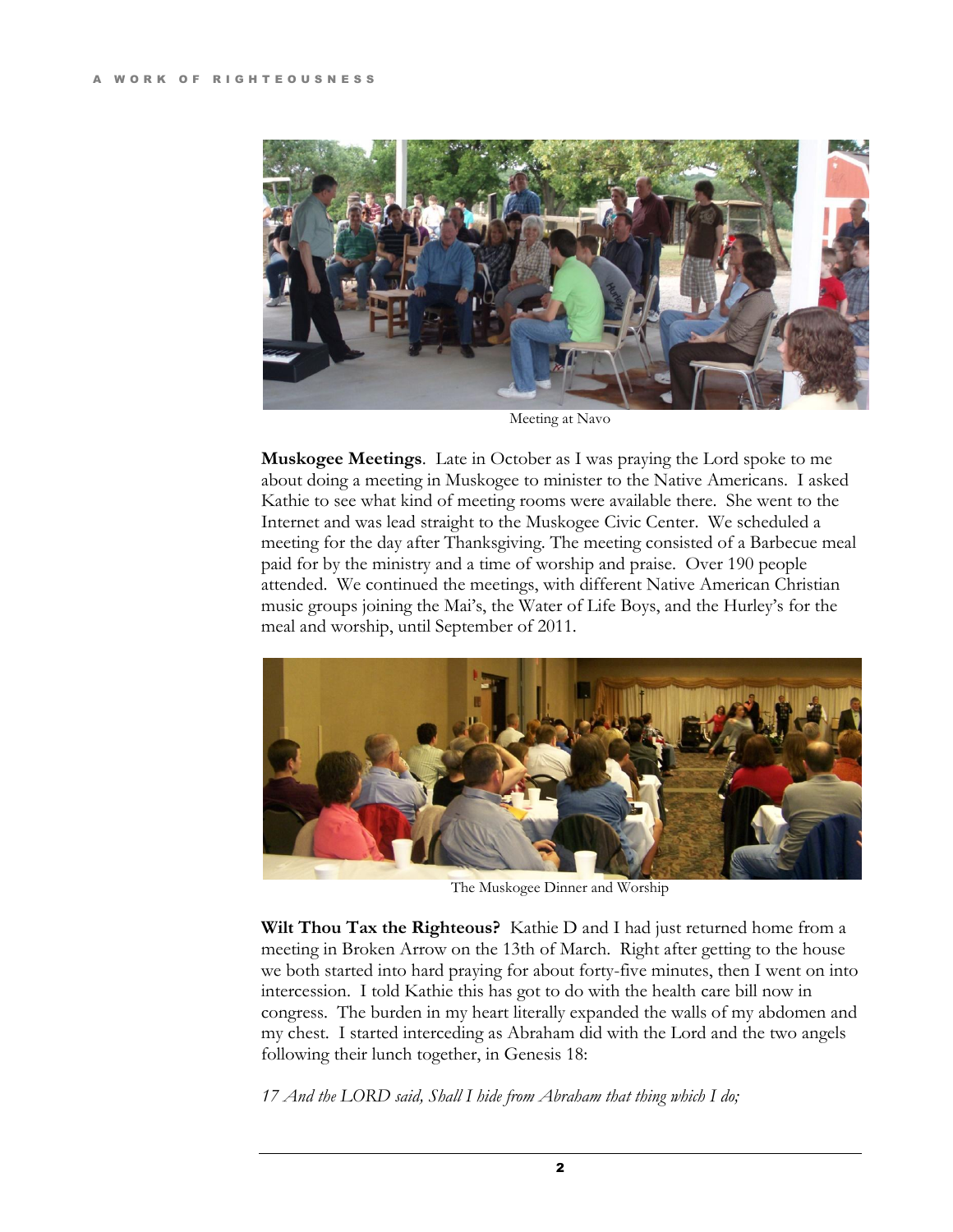*18 Seeing that Abraham shall surely become a great and mighty nation, and all the nations of the earth shall be blessed in him?* 

*19 For I know him, that he will command his children and his household after him, and they shall keep the way of the LORD, to do justice and judgment; that the LORD may bring upon Abraham that which he hath spoken of him*

*20 And the LORD said, Because the cry of Sodom and Gomorrah is great, and because their sin is very grievous;* 

*21 I will go down now, and see whether they have done altogether according to the cry of it, which is come unto me; and if not, I will know.* 

*22 And the men turned their faces from thence, and went toward Sodom: but Abraham stood yet before the LORD.* 

*23 And Abraham drew near, and said, Wilt thou also destroy the righteous with the wicked? 24 Peradventure there be fifty righteous within the city: wilt thou also destroy and not spare the place for the fifty righteous that are therein?*

*25 That be far from thee to do after this manner, to slay the righteous with the wicked: and that the righteous should be as the wicked, that be far from thee: Shall not the Judge of all the earth do right?* 

I have always been impressed that Jesus did not listen to hearsay, but He made a firsthand inspection of the situation before He would judge it. That I know He has done with me for all these years I have served him.

I begin to pray as Abraham prayed; it was powerful prayer of faith. "Wilt thou judge the righteous from the wicked? That be far from thee Lord!" That's what I prayed, and then my prayer changed, "Lord wilt thou tax the righteous to reward the wicked? That be far from thee Lord! Shall not the judge of the whole earth do right?"

I knew I had a prayer from God and I am still praying it.

**This is a Christian Nation**. April was the first time we read from the pulpit the unanimous opinion of the Supreme Court of the United States in *Church of the Holy Trinity vs. Untied States*, February 1892, that this is a Christian nation. (The United States is a Christian Nation:

[http://www.doyledavidson.com/nation\\_fruit/supreme\\_court\\_opinion.html\)](http://www.doyledavidson.com/nation_fruit/supreme_court_opinion.html) That decision has not been overturned.

**Where Two or Three are Gathered**. Kathie D and I had been praying together in the fellowship hall for a while. One day the Lord directed me to ask Terre Brown to join us in prayer. She joined us on May  $15<sup>th</sup>$ . God spoke the words to me of Matthew 18:20,

*For where two or three are gathered together in my name, there am I in the midst of them.* 

I knew God was saying when He spoke that to me His church was beginning to assemble in the Fellowship Hall to pray. Today it has expanded to include David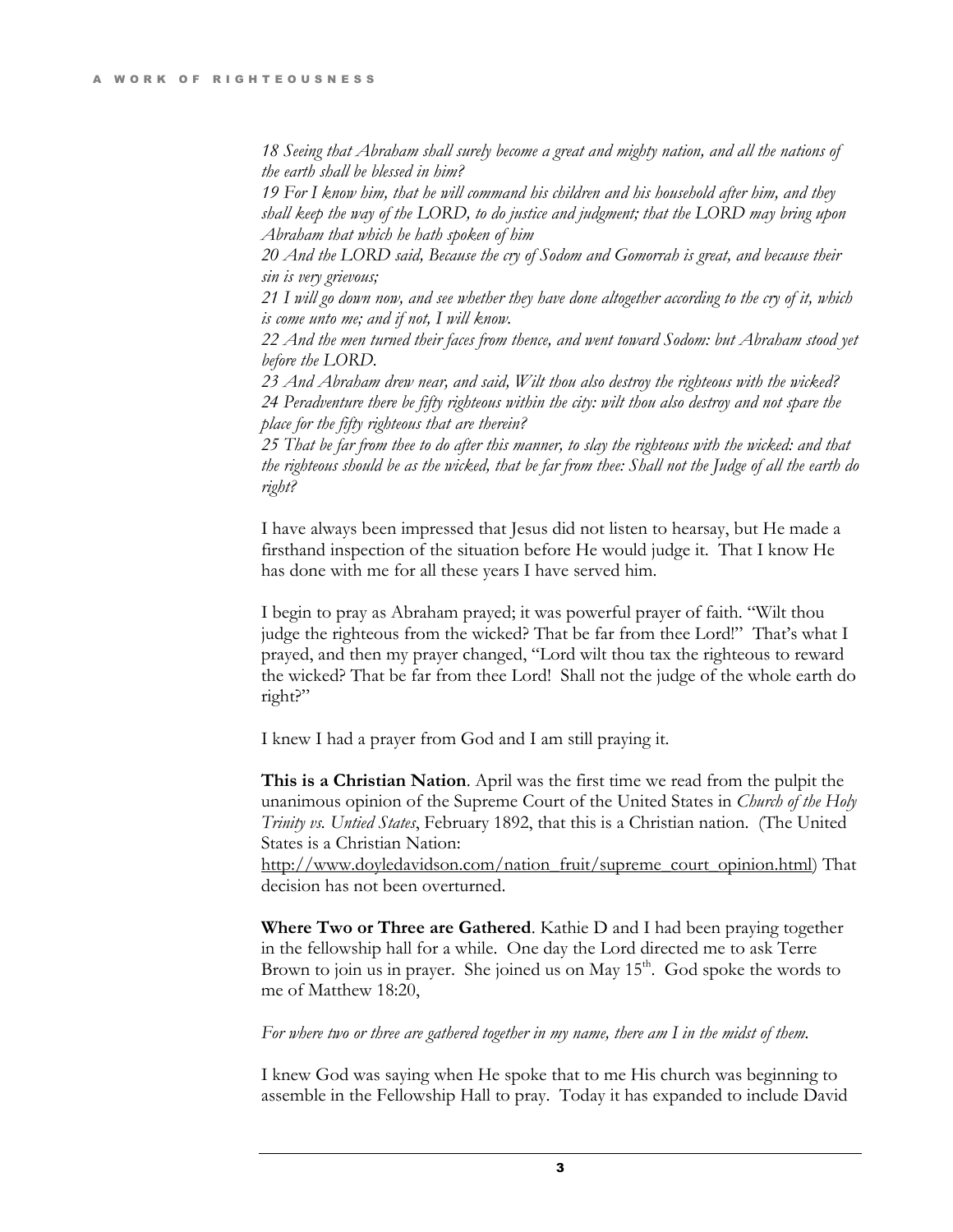Kaspareit, Casey and Ashley Alvis, Kathy Mai, Candace Mai, Ashley Mai, Terre Brown, Kathie D and myself. It is continuing to enlarge.

**Meeting with WillowCreek Fellowship**. Early in June the pastor of WillowCreek Fellowship, Roy Frady, met with me and requested that I come teach them, as he stated it, "I want what you have." Our first meeting was on June  $16<sup>th</sup>$ . Roy Frady, Paul Castell, my wife Kathie D, and I meet once a week to fellowship, share and work through those things that pertain to the gospel and our Lord Jesus.

**Challenging Discipleship**. God directed me to begin challenging the spirit of the Discipleship Movement in July. I discovered the root of that spirit came out of the Catholic Church, a spirit I had been confronting for several years. (Challenging the spirit of the Discipleship Movement: [http://www.doyledavidson.com/news/testimonies/challenging\\_the\\_spirit\\_discipl](http://www.doyledavidson.com/news/testimonies/challenging_the_spirit_discipleship.html) [eship.html](http://www.doyledavidson.com/news/testimonies/challenging_the_spirit_discipleship.html) )

**Faith Temple**. God instructed me to bring Robin Oberst in to join our prayer group in August. After ministering to Robin, God had me bless John and Carol Ferguson for more than an hour and a half in a great conflict with a headache. I started overcoming the witchcraft associated with Faith Temple that day.

**Books by Doyle Davidson**. God led us to bring the books written in 1990 back out to the public. The books; Jesus Did the Father's Will, He Rose Again, The Gospel is Always a Blessing, Jesus on the Cross, God's Plan of Reconciliation, and What is the Gospel were changed into a digital format and made available on the website for anyone to read and download.

**Baptized for the Dead**. God began ministering to me in December the words spoken by Paul in I Corinthians 15:29;

Else what shall they do which are baptized for the dead, if the dead rise not at all? Why are they then baptized for the dead?

He began speaking to me about baptizing in the name of Jesus, and being baptized for our ancestors. We began baptizing in this manner on the  $14<sup>th</sup>$  of December and will continue to as God directs.

David Kaspareit, a trustee of Water of Life Church, Plano, Inc. was ordained as a minister of the gospel in January.

Casey Alvis was ordained as minister of the gospel in December and appointed as a trustee.

Building improvements included a new Air Conditioner Unit for the Sanctuary in August.